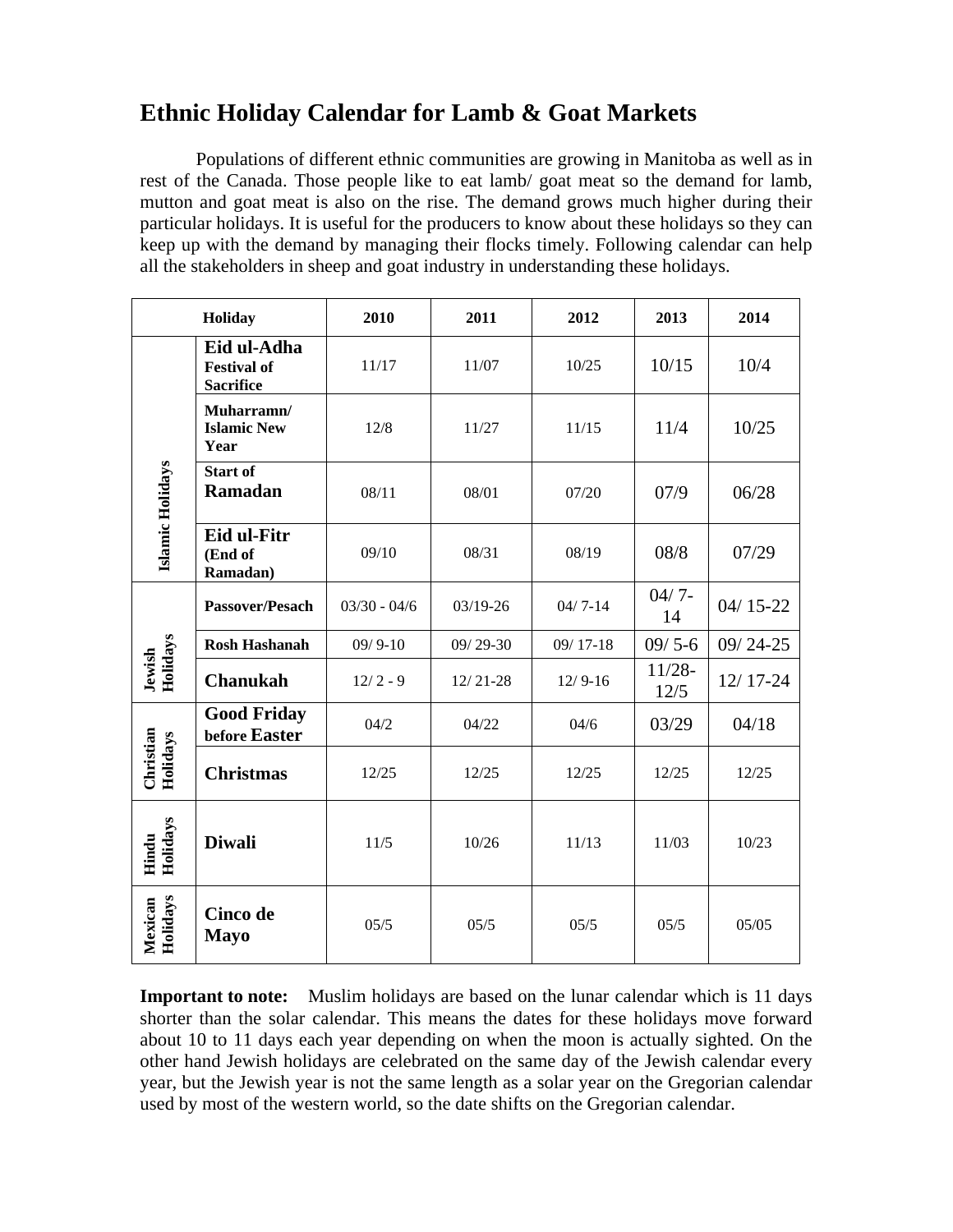## **Description of the Holidays**

## *Easter*

The traditional Italian market is for a suckling kid weighing 18-35 lbs live. However there is growing demand for larger suckling kids, market kids, and curry goats by various ethnic families who also celebrate Easter.

## *Christmas and New Year*

Christmas and New Year are the holidays when suckling kids are popular. However, does must be bred when the days are long (outside the normal breeding season which is Fall) to produce Christmas suckling. The scarcity of young kids may result in excellent prices and more relaxed weight restrictions. The demand for "curry" goats/lambs and market kids also increases during this time as a wide variety of families get time off together.

## *Eid ul-Adha* **or Festival of Sacrifice**

The traditional lamb or goat for this Muslim holiday commemorating Abraham's willingness to sacrifice his son Ishmael in obedience to Allah is a yearling or "one tooth" goat. "One tooth" refers to the fact that yearling goats have one set of adult teeth. However, large market kids/lambs and older goats/sheep are also used. The goat/lamb is larger than goats/lambs used at Ramadan because traditionally some of the meat is to be shared with the customer's extended family and some is to be distributed to the needy. Because it symbolizes family's religious commitment, the animal must be blemish free. For some Muslims this means it should be healthy with no broken horns, open wounds, or lameness. For others, it should not be castrated nor have even a torn ear. Some families consider an animal with a small sac that has been castrated with burdizzo, unblemished, and a "sac-less" animal with a band, blemished. Others have no concern about castration if the animal is fully healed. I addition, there are no particular weight requirements for this holiday as age is the main concern and ideally >60 lbs live weight is preferred. As a point for information, Muslims also sacrifice cattle and camels for this festive.

## *Muharram/***Islamic New Year**

This is the first month of the Muslim year and its first day is celebrated as New Year's Day. Some Muslim families like to spend this day as a family day and mutton is one of the dishes for this festive. There is not restriction of age or weight for this day except the animal should be healthy and good looking.

## *Ramadan and Eid ul Fitr*

*Ramadan* is ninth month of the year in Islamic calendar and *Eid ul Fitr* is the last day of the month when Muslims celebrate the end of fasting month. In Arabic "Eid" means "festival" or "festivity".

## *Passover/ Pesach*

It is the first month of Jewish calendar, beginning on the  $14<sup>th</sup>$  of Nisan (corresponding to March-April) and traditionally continuing for eight days, commemorating the exodus of the Hebrews from Egypt.